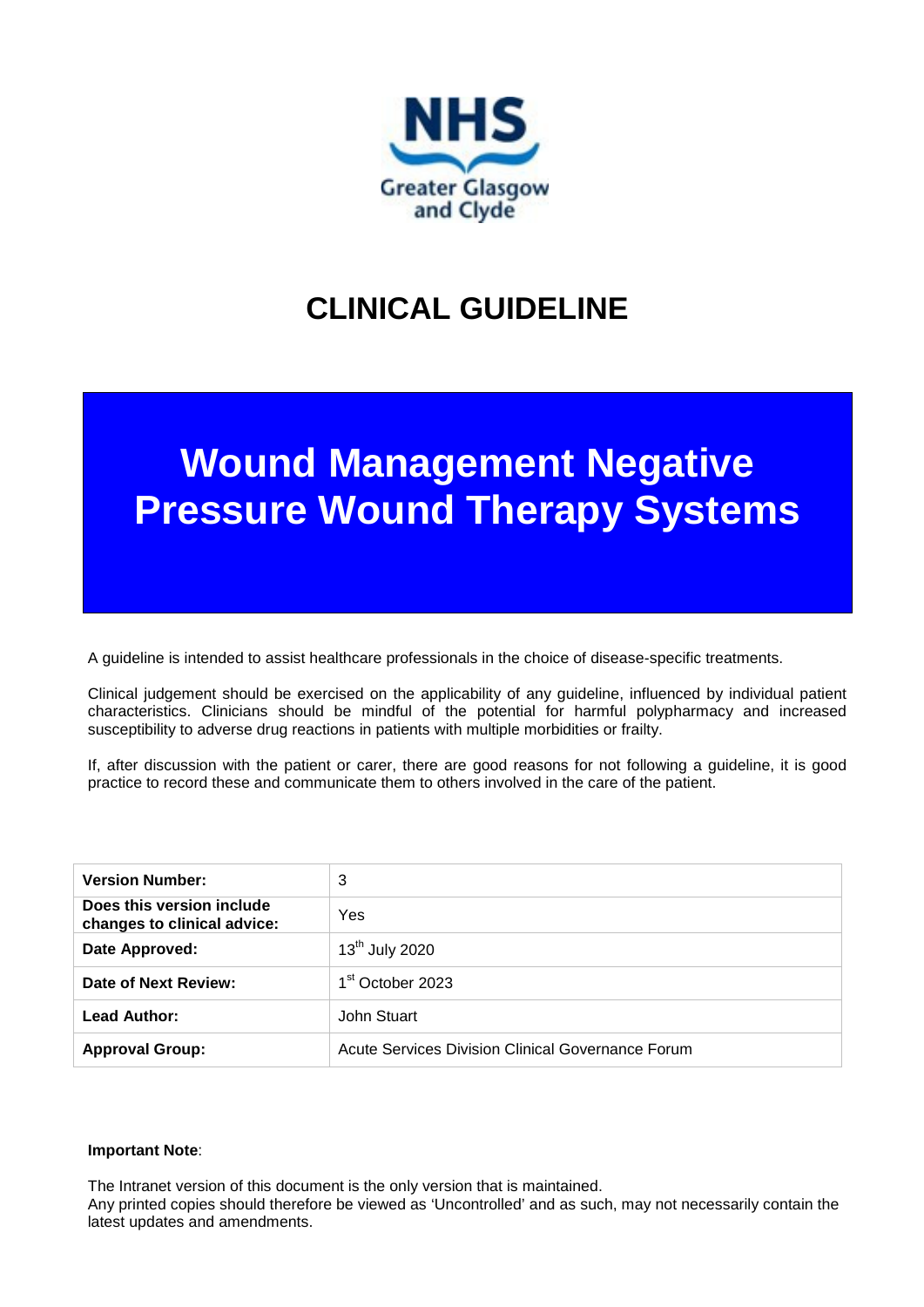#### **Introduction**

This protocol outlines the requirements for all health care professionals (HCP) involved in negative pressure wound therapy (NPWT). NPWT is an advanced wound management technique to create sub atmospheric pressure in a wound. This is achieved by removal of air from a sealed wound by the use of an electrically powered suction pump designed specifically for this purpose.

#### **1 Scope**

This protocol applies to all HCP within NHS Greater Glasgow and Clyde (NHSGGC) who are involved in the patient assessment, prescription, application and monitoring of NPWT. It outlines the process to ensure the safe and clinically effective use of NPWT in the management of complex wounds and equipment, ordering and cancellation procedures.

#### **2 Indications**

NPWT is indicated for patients with chronic, acute traumatic, sub acute and dehisced wounds. A full holistic assessment of the patient and the wound must be carried out by the initiating HCP to establish suitability for use in line with specific supplier product guidance. All HCP must ensure that they have the necessary knowledge and competence (as per their professional code of conduct) relevant to their role in the provision of NPWT.

#### **3 Contraindications and Precautions**

There are a number of contraindications and precautions for use of NPWT treatment which are required to be considered for each individual case.

#### **NPWT is contraindicated for the following woundtypes/conditions:**

- necrotic tissue with eschar present on wound bed\*
- malignancy in the wound
- untreated osteomyelitis
- non-enteric and unexplored fistulas
- direct placement over exposed vital structures (i.e. tendons, ligaments, blood vessels organs, anastomotic sites, nerves)

\*Not recommended as an effective treatment when high percentage of devitalised tissue present on wound bed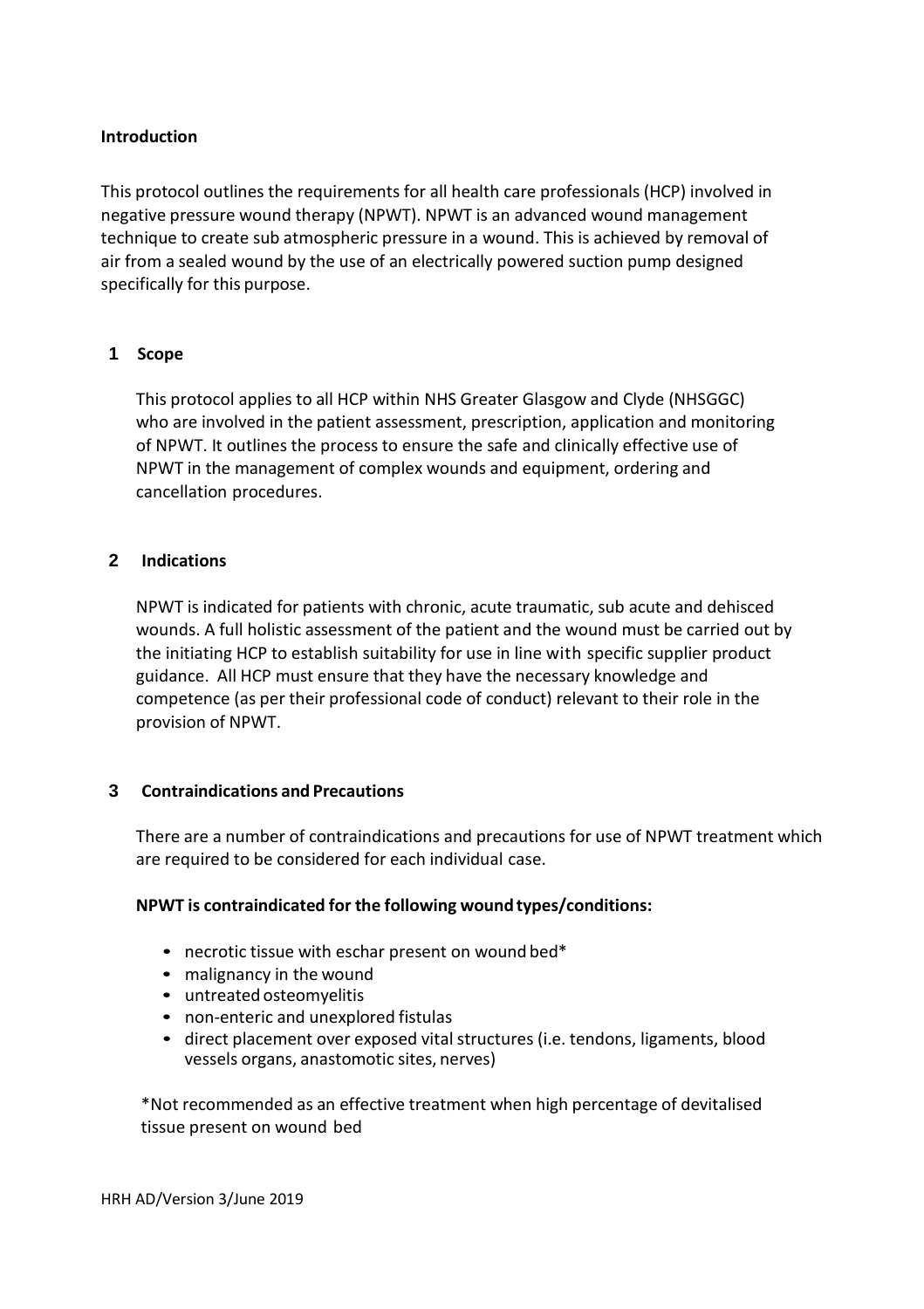#### **Precautionsshould be taken for patients:**

- with active bleeding
- with difficult wound haemostasis
- who are taking anti coagulation medication

#### **Patient risk factors/wound characteristicsto consider before NPWT use:**

- high risk of bleeding and haemorrhage
- receiving anticoagulants or platelet aggregation inhibitors therapy
- patients with:
	- o friable vessels and infected blood vessels
		- o anastomotic sites
		- o infected wounds
- osteomyelitis
- exposed organs, vessels, nerves, tendon and ligament
- exposed bone and sharp edges in wound
- spinal cord injury (stimulation of sympathetic nervous system)
- enteric fistula or risk of fistula formation
- patient size and weight
- use near vagus nerve (bradycardia)
- circumferential dressing application
- patients requiring: MRI, Hyperbaric chamber, Defibrillation
- patients ability to manage daily living activities with NPWT in place

#### **When contraindications/precautions or other considerations arepresent**

It is the responsibility of the initiating HCP, where therapy is considered despite the presence of these factors to document:

- the rationale for treatment and detail the contra-indications/ precautions and risks involved
- any actions to be taken to minimise risk
- that informed consent has been obtained before commencement of treatment

#### **4 Roles and Responsibilities**

All HCPs who are involved in the patient assessment, prescription, application and monitoring of NPWT must ensure that they have the necessary knowledge and competence (as per their professional code of conduct relevant to their role) in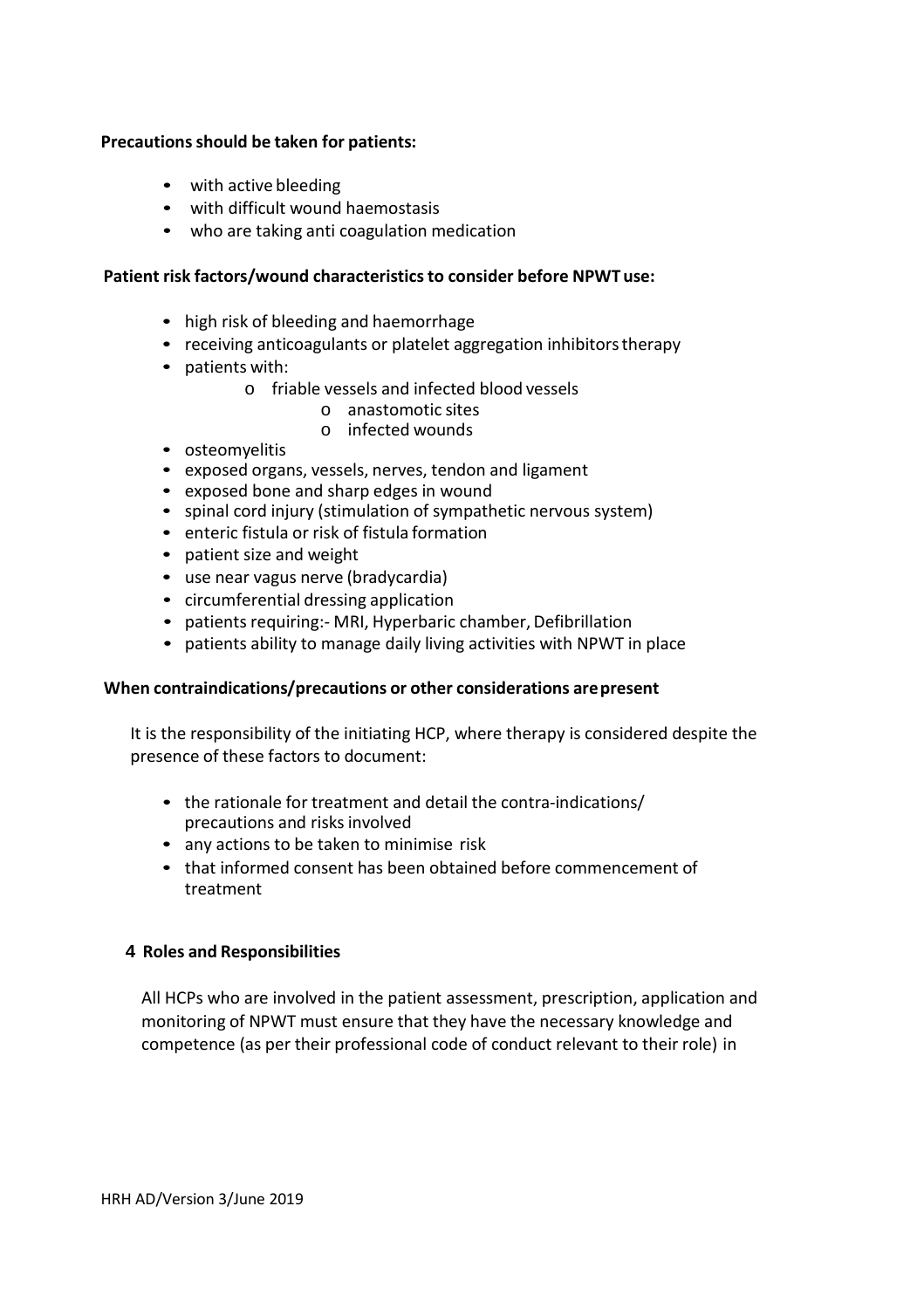the provision of NPWT by undertaking the current supplier's competency programme which will include:

- the assessment process for suitability for treatment
- the application procedure for NPWT
- the on-going observation of NPWT wound management
- the ability to determine end point in treatment or when to refer on for this decision to be made

#### **Prior to commencing NPWT**

It is the responsibility of the initiating HCP to:

- Undertake a full holistic assessment of the patient and the wound, considering patient/carer opinions, choice, and quality of life.
- Consult the manufacturer's clinical guidelines for the NPWT system currently in use in NHSGGC.
- Identify and document if contraindications/precautions are present or not.
- Identify and document when a specific technique or NPWT system required such as in the case of an open abdomen or exposed structures in wound (bone, tendon and ligament).
- Document informed consent including any contraindications/ precautions noted and any alternative treatment options with the patient.
- Prior to commencing NPWT the initiating HCP must ensure that there is provision of competent staff to maintain therapy across all health care settings.
- Document the following:
	- o that informed consent has been obtained for commencement of treatment
	- o rationale for treatment and treatment objectives
	- o discussion and agreement for commencement and discontinuation of treatment with senior medical staff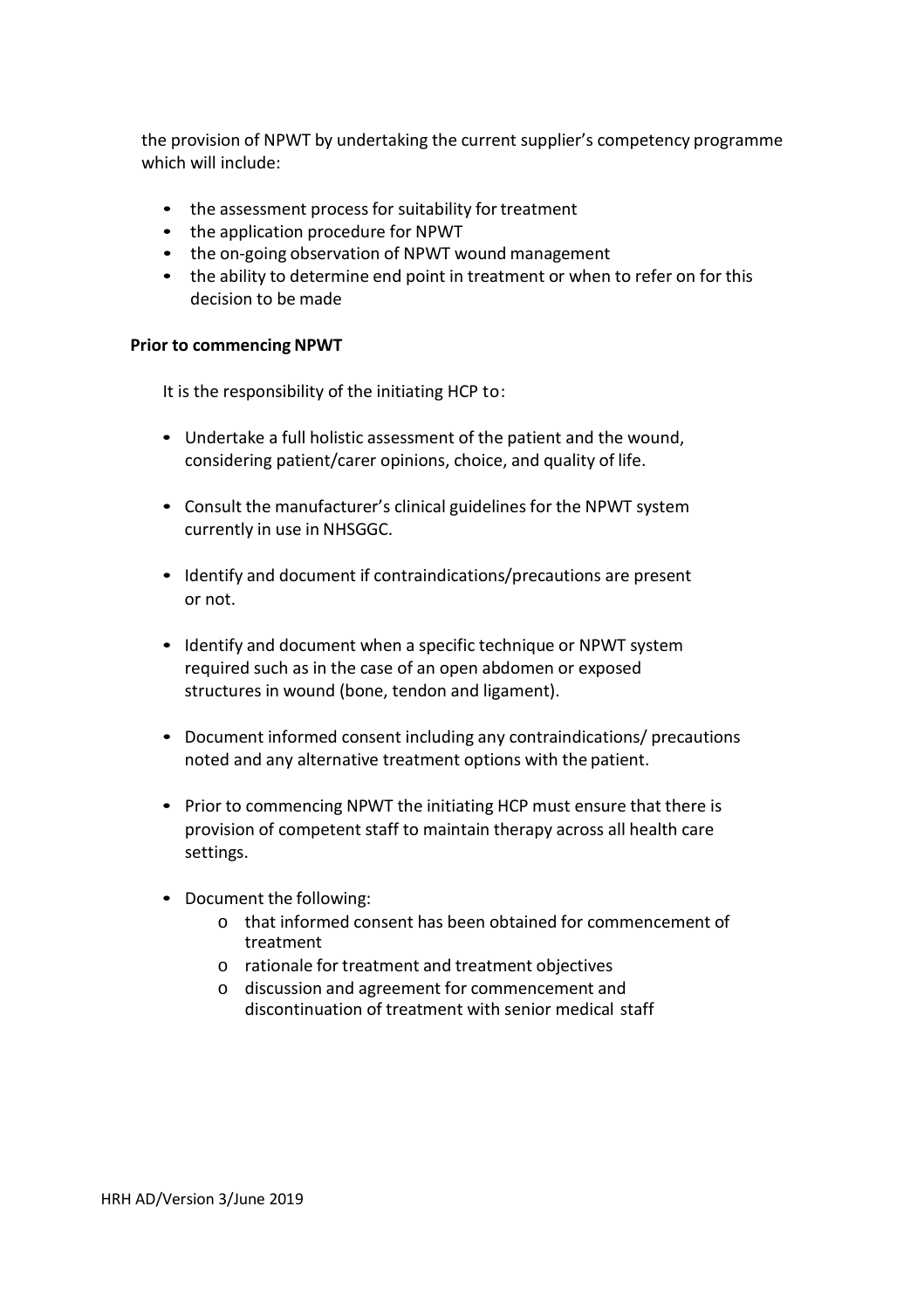- o system required, including pump and dressing type
- o the required pressure and mode of therapy; intermittent versus continuous negative pressure
- o time period for dressing change and any specific instructions

#### **Ongoing management of NPWT**

It is the responsibility of the initiating HCP to ensure processes are in place for ongoing evaluation and review no longer than two weeks. The initiating HCP must provide documented information as guidance to those responsible for the ongoing wound management, indicating:

- the desired outcome of treatment
- contact details if requirement to discuss treatment
- when further review is required by the initiating consultant or the alternative arrangements made for review to ensure the requirement for and effectiveness of treatment are monitored

The clinician responsible for the on-going management will continually assess the requirement for continuation of this therapy.

#### **Variance from treatment plan**

When discontinuation of the treatment is required due to clinical or patient related issues, it is the responsibility of the person discontinuing the treatment to ensure that she/he has informed the initiating HCP of this decision and that an updated treatment plan is documented in the case record.

#### **5 Ordering, Transfer and Cancellation of Equipment**

For specific guidance on ordering, transferring and cancellation of equipment, refer to Appendix 1.

#### **6 Transfer of Patient with NPWT from Acute Sector Care to another Acute Sector area or Partnership area.**

To ensure a safe and timely transfer, the transferring HCP must contact the HCP receiving the patient to discuss ongoing treatment plan and complete the transfer checklist. The optimum time to facilitate this is one week *prior* to transfer.

The transferring HCP must provide one week supply of dressings and canisters and an alternative dressing (in the case when NPWT cannot be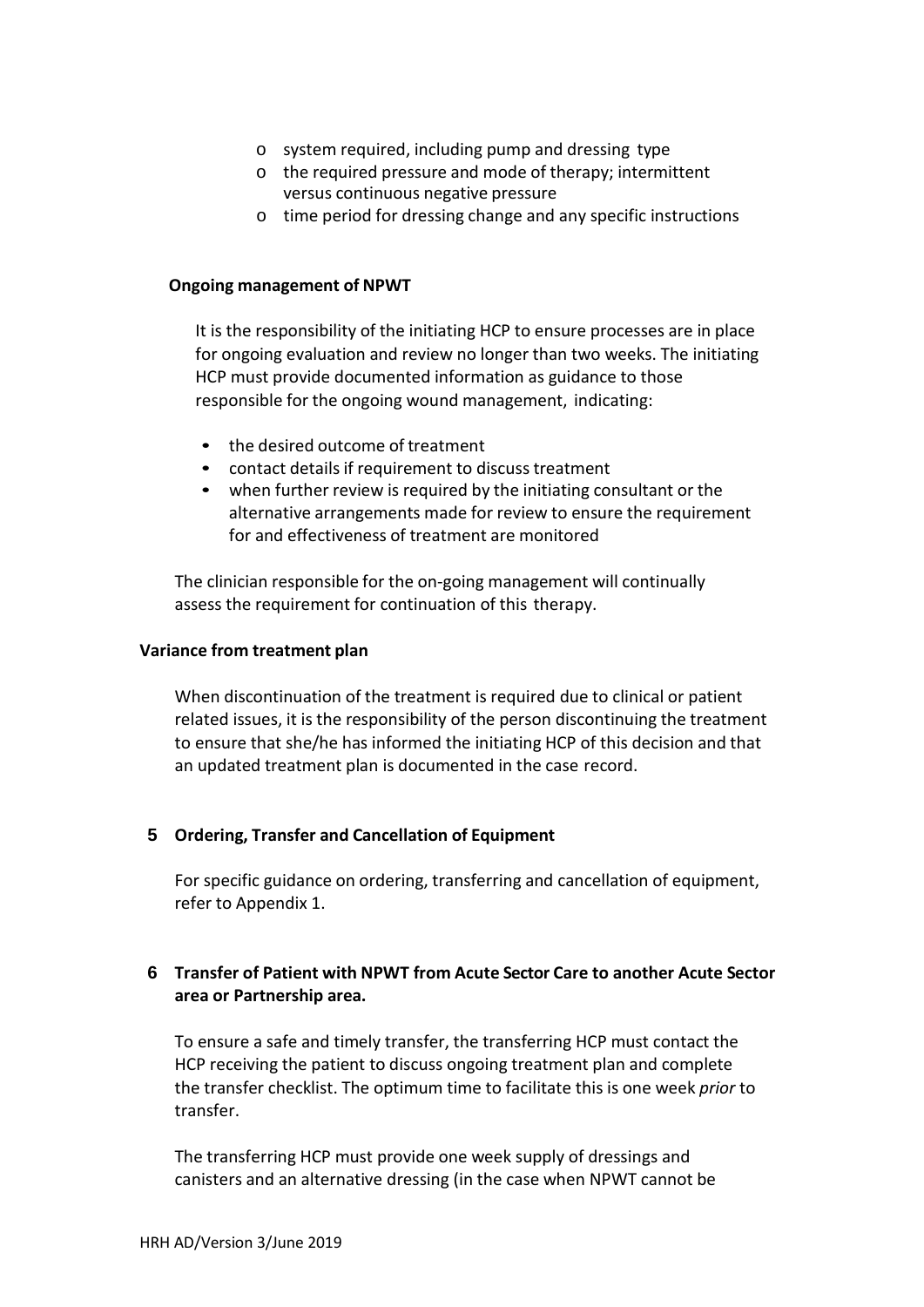reapplied) provided by the discharging ward or department. Any follow on consumables will be prescribed through PECOS in Acute and Drug Tariff in Partnership Care.

#### **7 Review**

This document will be reviewed every three years by a SLWG commissioned by the North Sector Chief Nurse.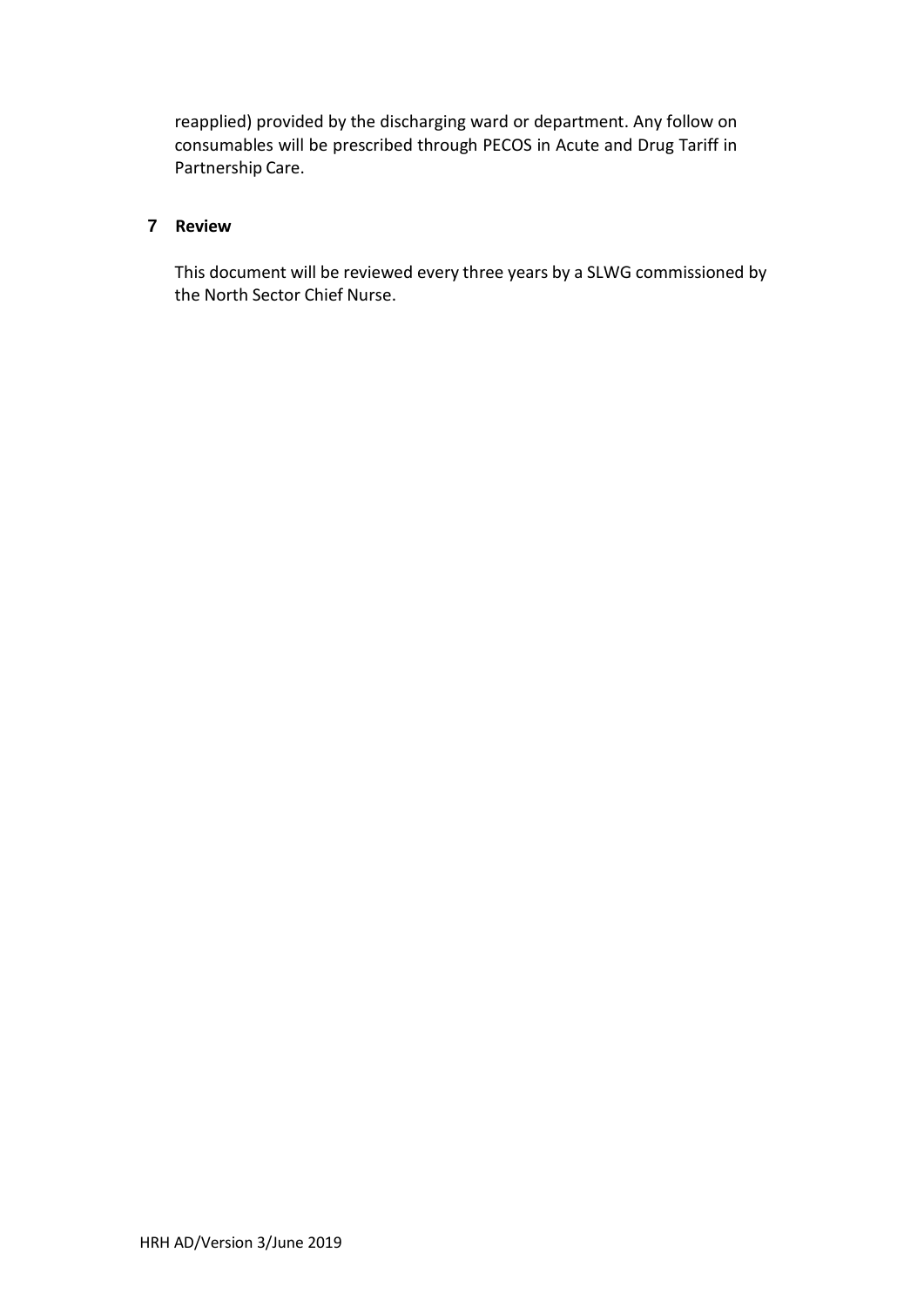## **Current Rental company supplier: KCI Medical an Acelity Company.**

| <b>DESCRIPTION</b>                                           | UNIT OF SUPPLY | <b>PRODUCT</b> |  |
|--------------------------------------------------------------|----------------|----------------|--|
|                                                              |                | <b>CODE</b>    |  |
| Acti V.A.C. Pump                                             | X1 Pump Hire   | 34001          |  |
| Ulta Unit                                                    | X1 Pump hire   | ULTDEV/01      |  |
| <b>NPWT Gauze Dressing</b>                                   | X <sub>5</sub> | 413716/5       |  |
| ActiV.A.C. 300ml Canister                                    | $X5$ or        | M8275058/5     |  |
|                                                              | <b>X10</b>     | M8275058/10    |  |
| Ulta Canister 500ml                                          | $X5$ or        | M8275063/5     |  |
|                                                              | X10            | M8275063/10    |  |
| Ulta Canister 1000ml                                         | $X5$ or        | M8275093/5     |  |
|                                                              | <b>X10</b>     | M8275093/10    |  |
| Sensa T.R.A.C. Pad Only                                      | X10            | M8275057/10    |  |
| V.A.C. Standard Drape                                        | <b>X10</b>     | M6275009/10    |  |
| V.A.C. Y Connector                                           | <b>X10</b>     | M6275066/10    |  |
| V.A.C. Tubing Cap                                            | $X5$ or        | M6275069/5     |  |
|                                                              | <b>X10</b>     | M6275069/10    |  |
| V.A.C. Gel Hydrogel Strip                                    | <b>X10</b>     | M6275026/10    |  |
| <b>Granufoam VAC Bridge Dressing</b>                         | X5 or          | M8275042/5     |  |
|                                                              | X10            | M8275042/10    |  |
| V.A.C. Simplace dressing (small)                             | X <sub>5</sub> | M8275046/5     |  |
| 7.7cm x 11.2cm x 1.75 cm                                     |                |                |  |
| V.A.C. Simplace dressing (medium)<br>4.7cm x 17.4cm x 1.75cm | X <sub>5</sub> | M8275045/5     |  |

### **Acute 1st Line Formulary Choice**

## **Acute 2nd Line Formulary Choice**

| V.A.C. Granu foam (medium) | $X5$ or | M8275052/5  |
|----------------------------|---------|-------------|
| 18cm x12.5cm x3.2cm        | X10     | M8275052/10 |
| V.A.C. Granu foam (large)  | $X5$ or | M8275053/5  |
| 26cm x15cm x3.2cm          | X10     | M8275053/10 |